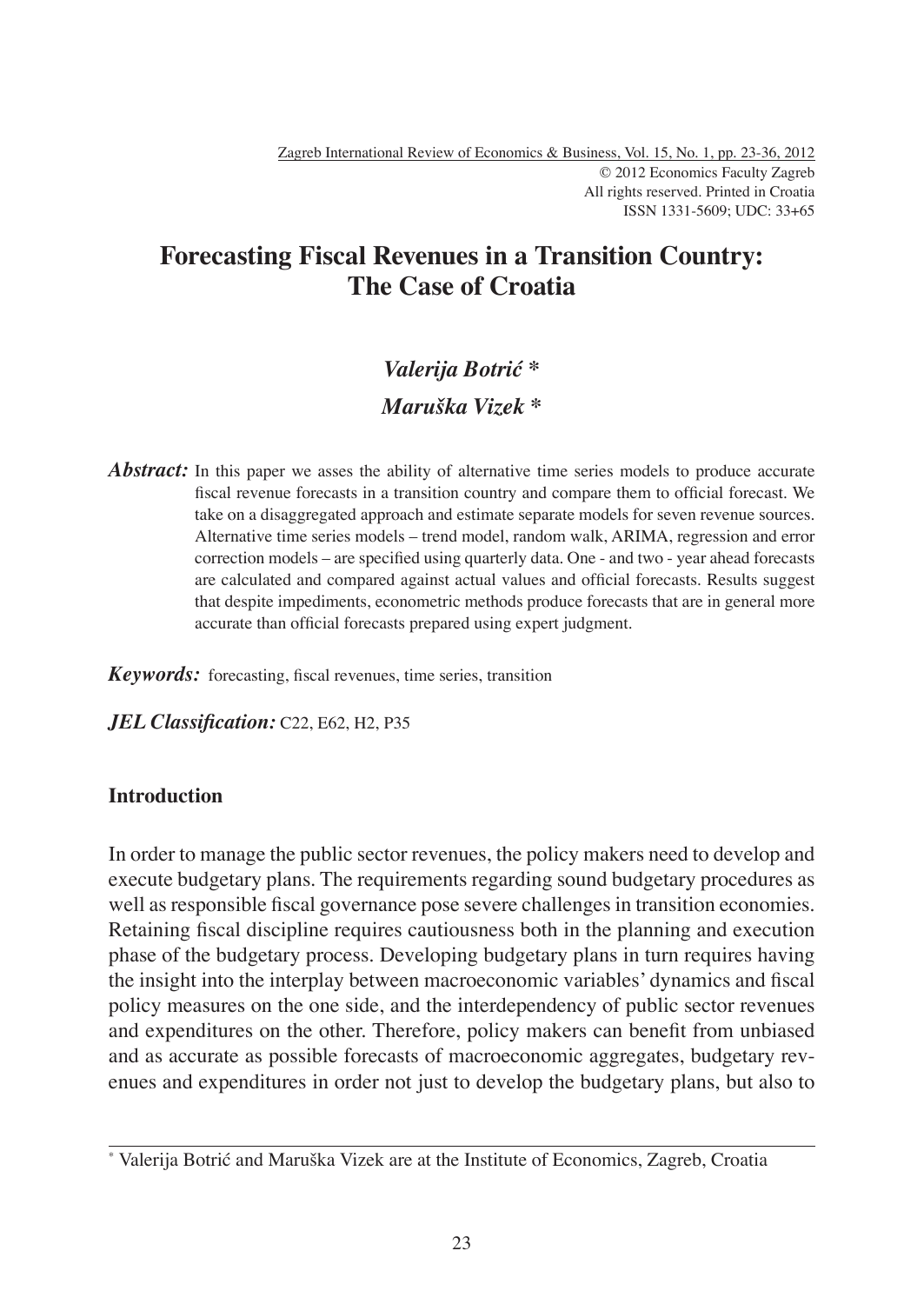successfully implement the desired fiscal policy measures in timely and effective manner.

In EU member states, the interest for the public sector revenues' and expenditures' forecasting increased with the emergence of the fiscal policy rules embedded in the Treaty on European Union (European Commission, 1992), and clarified in the Stability and Growth Pact. This framework allows EU countries to use fiscal policy for stabilization purposes, but only up to a point, since the upper limit for budgetary deficits is set to 3 percent of GDP. Restraining from extensive budget deficits has become even more significant during the recent crisis experience. In order to ensure the fiscal stance monitoring within the guidelines, all EU member states have to submit on a regular basis their programs to Economic and Financial Affairs Council which entail forecasts of main macroeconomic variables, as well as forecasts of main budgetary items for next three years. Despite the increasing interest in forecasting practices, there is no agreement on the most appropriate method, even though authors like Jonung and Larch (2006) suggested the existence of a forecast bias associated with the budgetary process of several large euro area countries could have contributed to their increased fiscal deficits.

Fiscal forecasting is equally important in European transition countries, in part due to the fact that most of them have experienced episodes of increased fiscal instabilities. All transition countries are faced with the same set of impediments to fiscal forecasting: rapidly changing structure of the economy and relatively underdeveloped data sources leading to the shortness of available time series. In addition, the overall requirements for documented public officials' accountability regarding fiscal revenues management are insufficient to create the demand for assessing the longterm impacts of policy measures. Given these impediments, one can not overstate the importance of questioning the current fiscal forecasting practices and exploring the alternative solutions for these countries. However, the literature on fiscal forecasting practices for transition economies is relatively scarce. Therefore the aim of this paper is to take a closer look at possibilities for applying different methods of the fiscal forecasting in Croatia. We fill the gap in the existing literature by providing detailed evidence on possibilities for applying econometric methods in contrast to the judgment forecasting approach dominating the transition countries' practice.

We compare time series forecasts of fiscal revenues to official forecasts which are obtained mostly by using expert judgment, in order to determine whether the policy makers would profit from adopting a formal forecasting approach. Another contribution to the literature is entailed in our estimation strategy. It somewhat differs from the approaches frequently found in the literature, i.e. studies either forecast revenues from just one revenue source (Nazmi and Leuthold, 1988; Fullerton, 1989; Grizzle and Klay, 1994; Kong, 2007), or they concentrate on highly aggregated fiscal variables like the deficit, total revenues or expenditures (Baguestani and McNown, 1992; Pike and Savage, 1998, Marcellino and Favero, 2005). Due to the fact that in a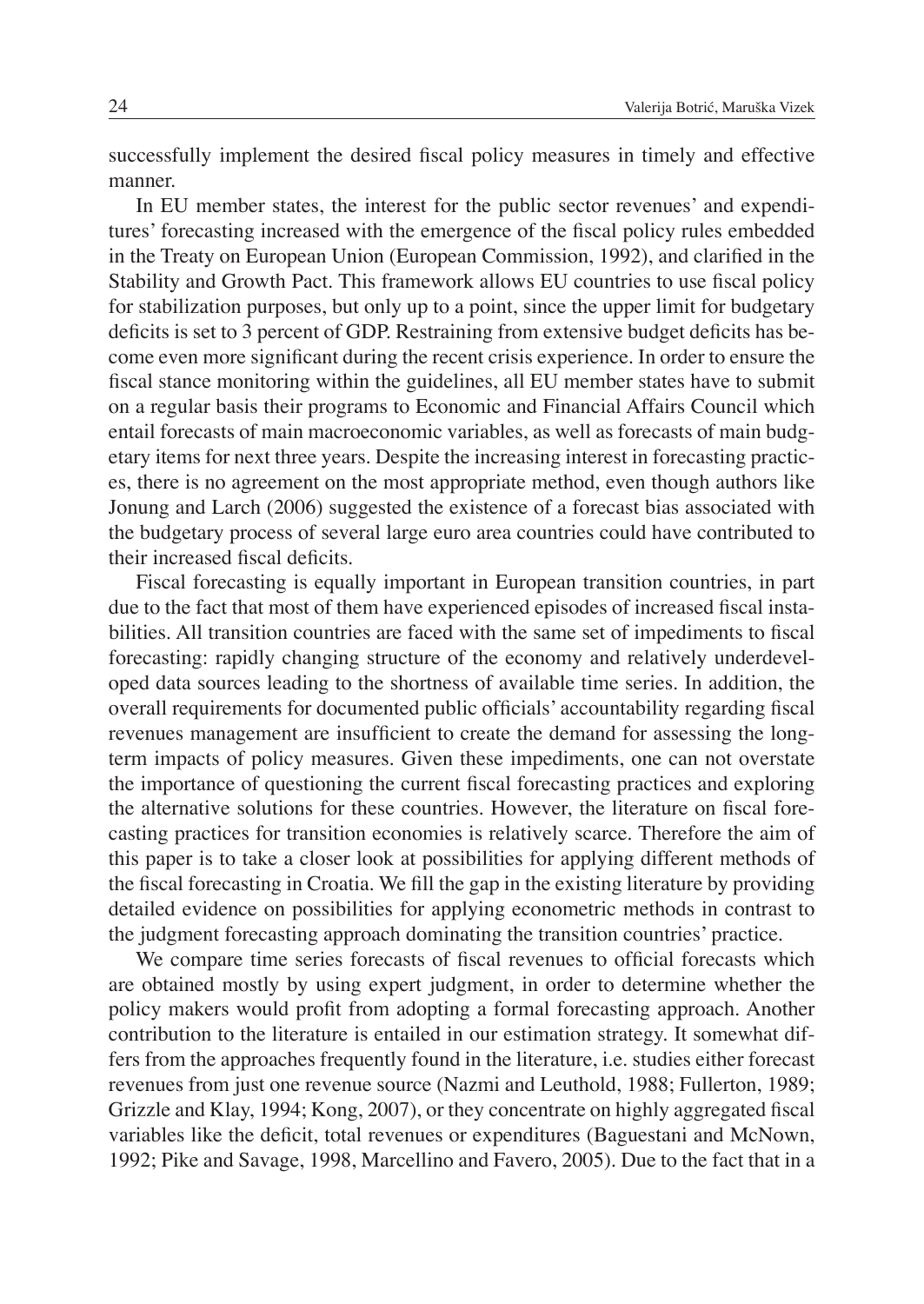transition economy, there are significant changes in the tax system even during relative short time spans, we take on a dissagregated approach and look at various types of fiscal revenues separately. Namely, we test how well linear trend model, random walk model, ARIMA model, regression and error correction model forecast each of the following fiscal revenues: revenue from income tax, corporation tax, value added tax, property tax, import duties, excises, their seven components, and social contributions and their three components.

Our results suggest that the limitations related to data quality and availability should not discourage the policy makers in transition countries from adopting more formal forecasting practices. Moreover, our forecasting exercise suggests that the policy makers would even profit from adopting simple time series methods since even linear trend model or random walk on average outperform official fiscal revenues forecast. We also show that in Croatian case, the benefits of aggregating the forecasts of component revenues are very limited.

The rest of the paper is divided in four sections. In the next section we review the literature on fiscal forecasting in developed countries. Then we describe the current fiscal forecasting practice in Croatia. The following section encompasses brief explanation of the data and methods used in the analysis and it presents the results of the empirical exercise. The remaining section summarizes main findings and discusses policy implications.

#### **Searching for the Most Adequate Fiscal Forecasting Method**

Cost-benefi t analysis of applying advanced versus simple econometric methods for fiscal variables short-run forecasting does not always rule in favor of advanced models. For example, Beckett-Camarata (2006), Bretschneider et al (1989) and Grizzle and Klay (1994) suggest that the combination of expert judgment and simple time series models yields better results in terms of forecasting accuracy when compared to more complex time series models. When considered that complex models are relatively costly not only in terms of data requirements, but also regarding time required for obtaining plausible forecasts and the need for frequent forecast updating, the relative reluctance for their implementation is understandable.

For example, Bretschneider et al (1989) question institutional, political and methodological factors that affect the accuracy of fiscal forecasts. Comparing the judgmental approach with simple and more complex time series methods, the authors conclude that expert judgment and simple regression models result in more accurate fiscal forecasts. Similar reasoning can be found in Grizzle and Klay (1994), who compare official forecasts of sales taxes in 28 states of USA, with forecasts calculated using seven simpler time series methods. They conclude that official forecasters provide more accurate sales tax forecasts than time series models, implying thereby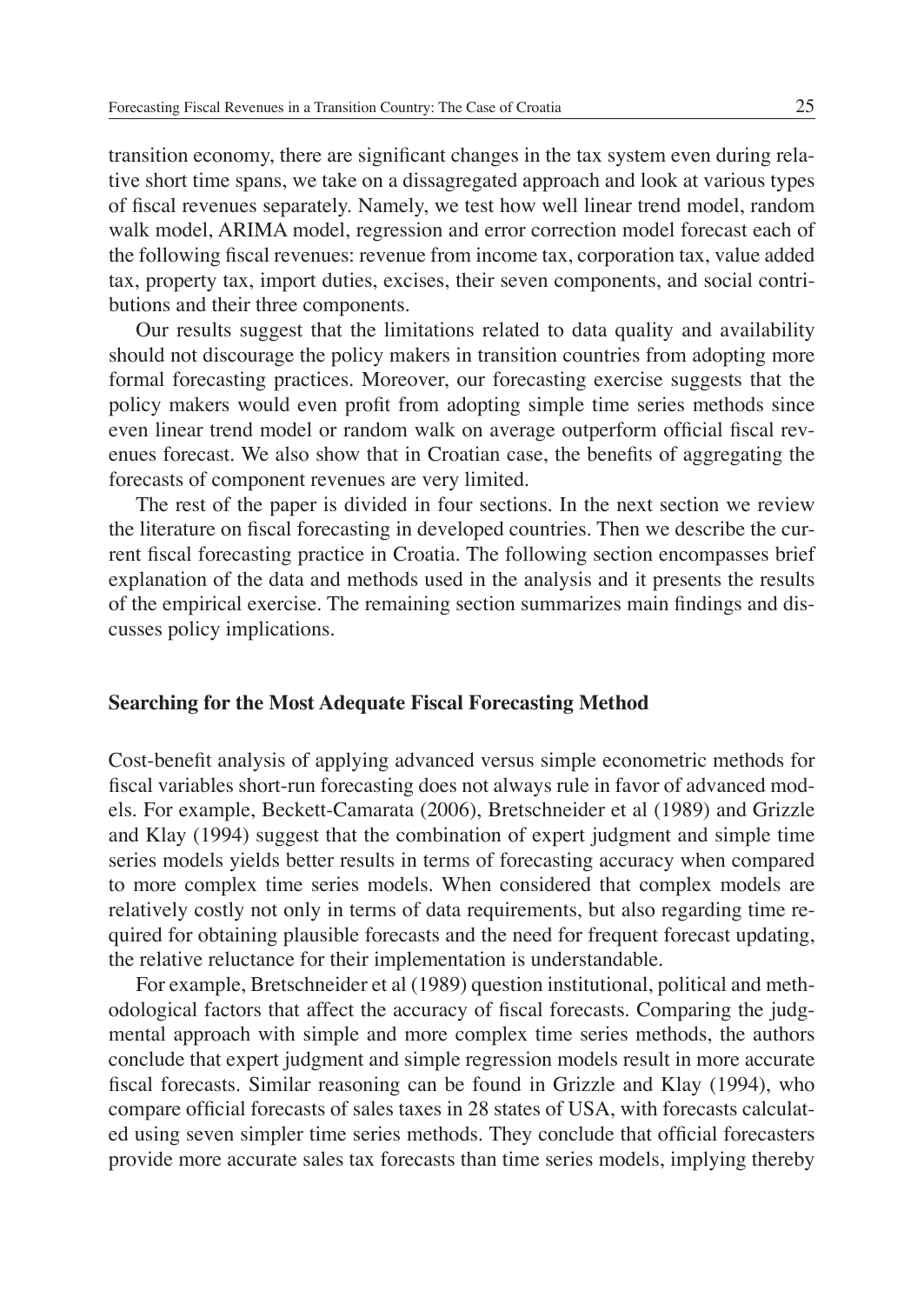that the cost of econometric methods outweigh the benefits. However, the authors also show that if one combines official with time series forecasts, the forecasting accuracy increases.

Beckett-Camarata (2006) analyses the accuracy of forecasts of a county and a city in Ohio, USA, where the former uses judgmental approach, while the latter relies on variety of methods including econometric forecasting procedures. The author concludes that in general the accuracy of forecasting procedures varies by the level of revenue aggregation and the source of the revenue, suggesting that in some cases it makes sense to use expert judgment. However, the author finds that on average formal forecasting procedures are more accurate when compared to judgment approach.

Another strand of the empirical literature investigates the usefulness of adopting more complex models for forecasting fiscal variables. It rests on the underlying assumption that formal approaches to fiscal forecasting clearly outperform informal, judgmental approaches, with more complex formal approaches being in most cases more suitable for forecasting than simple approaches (Baguestani and Mc-Nown (1992), Marcellino and Favero (2005), Nazmi and Leuthold (1988), Fullerton (1989), Kong (2007), Pike and Savage (1998), Sentence et al (1998), Giles and Hall (1998)). Although different authors advocate different estimation methods, they all agree that the application of econometric techniques results in more accurate and less biased fiscal revenues forecasts.

These authors test the usefulness of the following time series methods for fiscal forecasting:

- ARIMA models (Baguestani and McNown (1992), Marcellino and Favero (2005), Nazmi and Leuthold (1988), Fullerton (1989)),
- VAR (Baguestani and McNown (1992), Marcellino and Favero (2005)),
- trend models (Kong (2007)),
- random walk model (Marcellino and Favero (2005)),
- regression models (Nazmi and Leuthold (1988), Fullerton (1989), Kong (2007)),
- error correction models (Baguestani and McNown (1992)),
- (semi-)structural macroeconomic models (Marcellino and Favero (2005), Pike and Savage (1998), Sentence et al (1998), Giles and Hall (1998)).

The comparisons of the forecasting performance of different methods frequently find that ARIMA outperforms other models (Marcellino and Favero (2005), Nazmi and Leuthold (1988)), at least in the short run. Although, Fullerton (1989) compares ARIMA and regression models and rules out in favor of the latter. Therefore, there seem to be no clear guidelines from the literature as to which econometric method provides the most accurate fiscal variables forecasts, but rather each forecasting case should be considered separately.

The advantage of the structural modeling should also be considered, as it can track down the effects of fiscal policy changes on the economic activity. Moreover,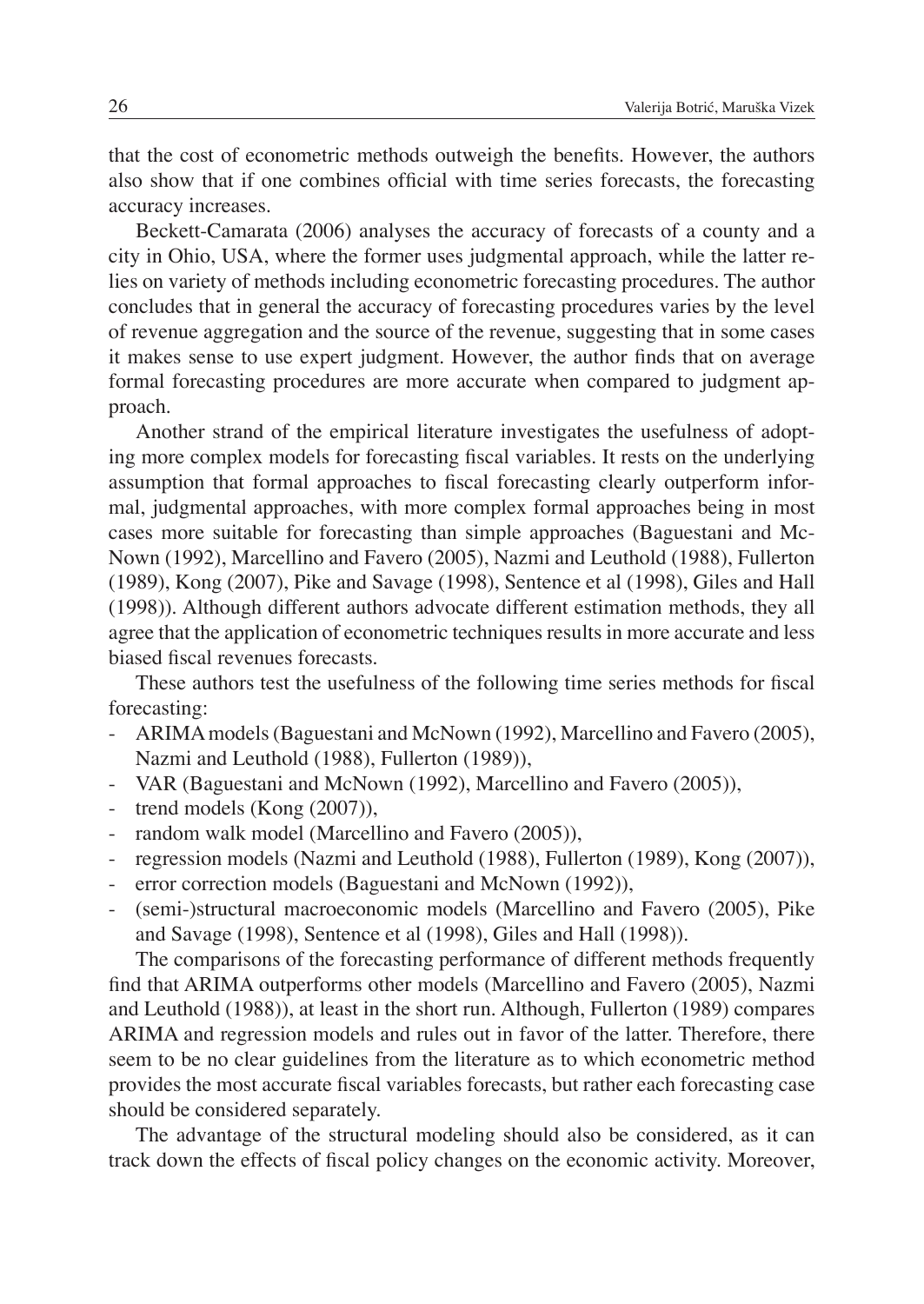these models ensure the consistency between basic macroeconomic and fiscal variables. They are, however, rarely considered as optimal from the standpoint of the budget planner, as the potential increase in the forecast accuracy (or insight into the variables' dependency within the economic system) does not justify the increased costs. Moreover, structural modeling is considered less useful if policymakers need detailed fiscal revenue forecasts.

All the above mentioned papers refer to the fiscal forecasting practice in developed economies, while the information on fiscal forecasting experiences in transition economies is generally not available. The insight into the current practice in Croatia, briefly presented in the next section, provides part of the explanation for this literature gap.

#### **Fiscal Forecasting in Croatia**

In Croatia, the responsibility for planning and executing the budget, as well as implementing the fiscal policy, lies within the Ministry of Finance. In that regard, Croatia is not different from EU member states in which the Ministry of Finance or the Treasury is responsible for the budget. The Croatian Ministry of Finance prepares its own forecasts for the main macroeconomic and fiscal variables. OECD (2008) shows that this is also the case in sixteen EU member states. The forecasts prepared by the Ministry are not subject to any kind of external independent review, which is not that surprising given the fact that an independent review is not present in half of the EU member states. However, unlike 18 EU member states which have long-run forecasts of fiscal revenues and expenditures, Croatian Ministry of Finance does not engage in long-run fiscal forecasting at the moment.

The current practice of the Ministry is to prepare medium-run forecast of fiscal revenues and expenditures, i.e. forecasts are provided for the upcoming three years. Along with fiscal forecasts, the Ministry also publishes forecasts for key macroeconomic variables for the three years forecasting horizon. So far, the Ministry has not relied on econometric methods in order to forecast neither main macroeconomic variables, nor fiscal variables. In most of the cases, the forecasts of fiscal variables are based on the combination of expert judgment, simple extrapolation methods and forecasts of macroeconomic variables. The revision of forecast is not systematic, bur rather related either to the next budget planning cycle or the requirements of the EU accession process.

Having in mind the current forecasting practice we have investigated, rather extensively, the possibilities of supplementing the expert judgment method with more formal forecasting techniques. Existing research on forecasting practice in Croatia implies that the Ministry could thereby improve the accuracy of its forecasts. Namely, Švaljek (2009) concluded that in Croatia the revenues in the original budget passed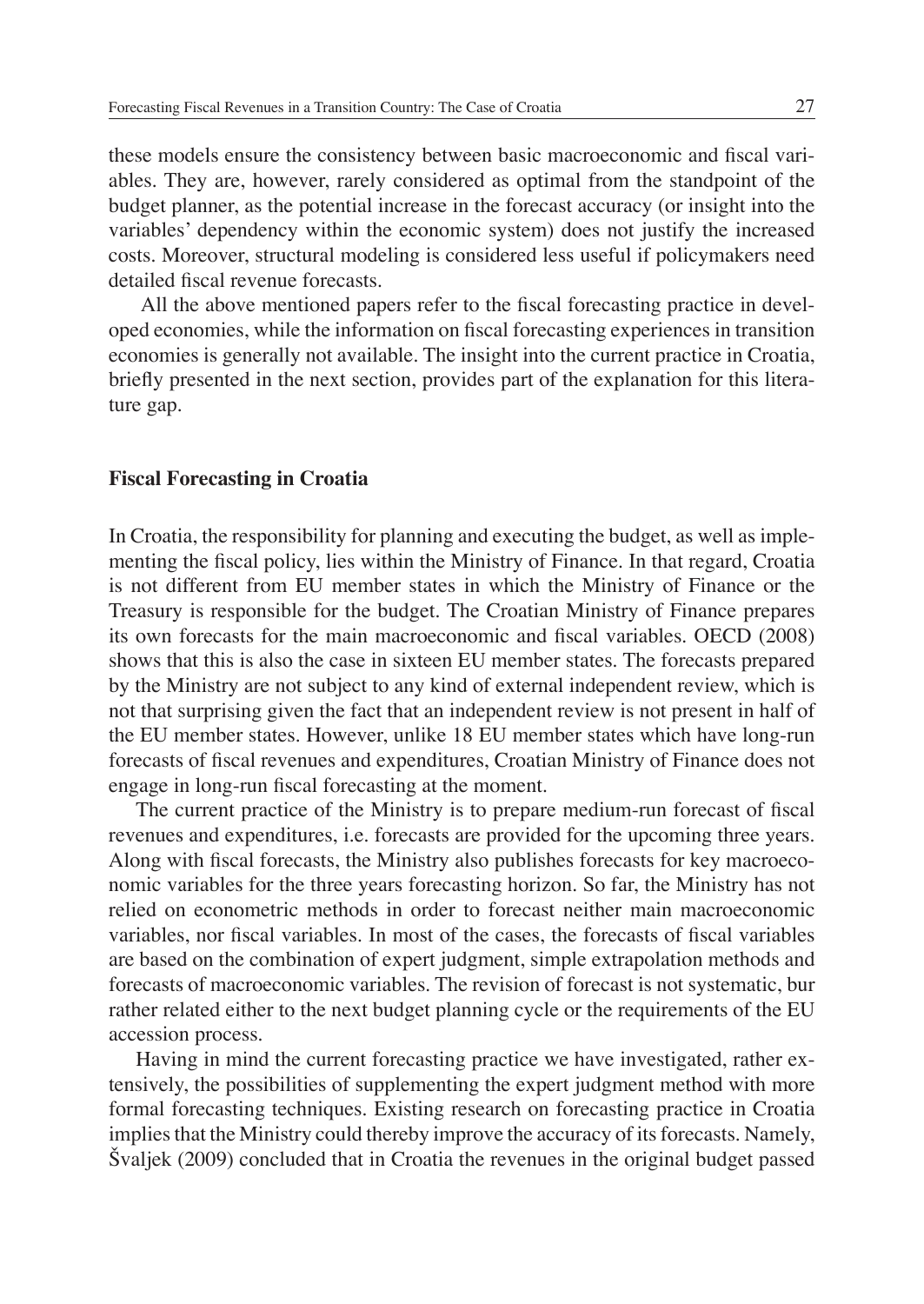for the fiscal year are on average underestimated, while they are overestimated in the budget revision process. Moreover, the comparison of fiscal forecasts made during an election year with forecasts prepared in years with no elections shows that in face of upcoming election the Ministry is less prone to underestimate fiscal revenues and is also more inclined to underestimate fiscal expenditures. This finding implies that official fiscal forecasts contain a political cycle bias, which could be removed if official forecasters were to use formal, instead of informal, forecasting approach.

In addition to analyzing different estimation methods for forecasting fiscal variables in Croatia, we have also adopted a disaggregated approach. Namely, we opted to model each fiscal variable separately. The main reason behind this approach is that, similar to the situation in many other transition economies, changes in fiscal system are constantly being introduced.<sup>1</sup> Therefore, in order to be able to better incorporate these changes in our estimation models, we have disaggregated the overall fiscal revenues. The methodology, as well as final results, is concisely presented in the next section.

#### **Data, Methodology and Results**

We focus our empirical analysis on the following fiscal revenues: value added tax, income tax, corporation tax, property tax, excises, social contributions and import duties. It is worth noting that in Croatia the two most important sources of revenues are the value added tax and social contributions each accounting for approximately 35 percent of total budget revenues. The shares of excises and corporation tax in total budget revenues are 11 and 7.7 percent respectively. These four revenue sources account for almost 90 percent of total budget revenues. The share of import duties is constantly decreasing as the result of trade liberalization due to Stability and Growth Pact.<sup>2</sup> It also has to be noted that for income tax, corporation tax and property tax we have used the data on consolidated general government. The reason is that these revenues were significantly affected by the fiscal decentralization process that formally started to be implemented in Croatia during the year 2001. Therefore, neither central government budget data, nor local government data could provide adequate time series for the whole analyzed period.

All revenue sources are displayed on Figure 1. As one can note, there is a clear positive trend in all revenue sources except import duties. VAT and corporation tax

<sup>&</sup>lt;sup>1</sup> For example, in the third quarter of 2009 the Government introduced two new revenue sources in order to bridge the increasing gap between revenues and expenditures: an excise on mobile phone services and a so called "crisis tax", which is in effect an income tax levied on a net wage.

<sup>2</sup> Fiscal revenues data can be downloaded from the Croatian Ministry of Finance web site http://www. mfin.hr/en/time-series-data.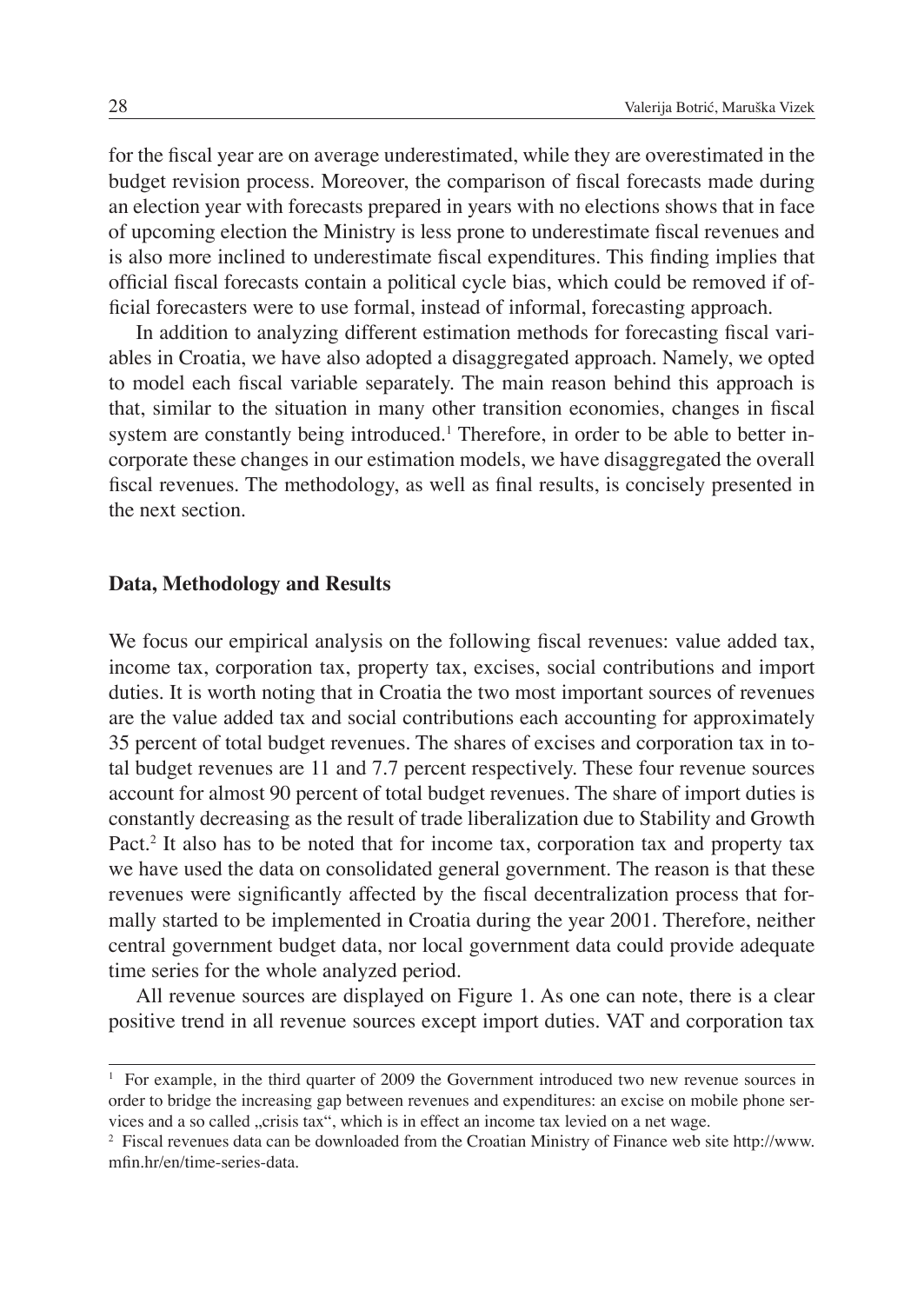exhibited a decline in 1999, associated with a short recession Croatia recorded during the year.

In addition to series presented in Figure 1, we were also able to obtain disaggregated data for excises and social contributions. Specifically, the overall excises consist of excised levied on cars and other types of vehicles, oil and oil derivatives, alcohol, beer, non-alcoholic beverages, tobacco, coffee and luxurious items. The social contributions data comprise of contributions for the compulsory health insurance, contributions for compulsory pension funds and contributions for unemployment insurance.

Figure 1. Fiscal revenues developments



Note: Series are mean adjusted in order to be displayed on the same figure.

Source: Ministry of Finance of the Republic of Croatia.

Apart from VAT which was introduced in the beginning of 1998, the data for all other series range from the first quarter of 1995 to the fourth quarter of 2008. Our dataset includes several macroeconomic series that are used in regression and error correction models. More specifically, GDP series is used for modelling VAT, income tax and corporation tax; personal consumption is used for modelling VAT and excises; total import of goods is used for import duties; average gross wage and total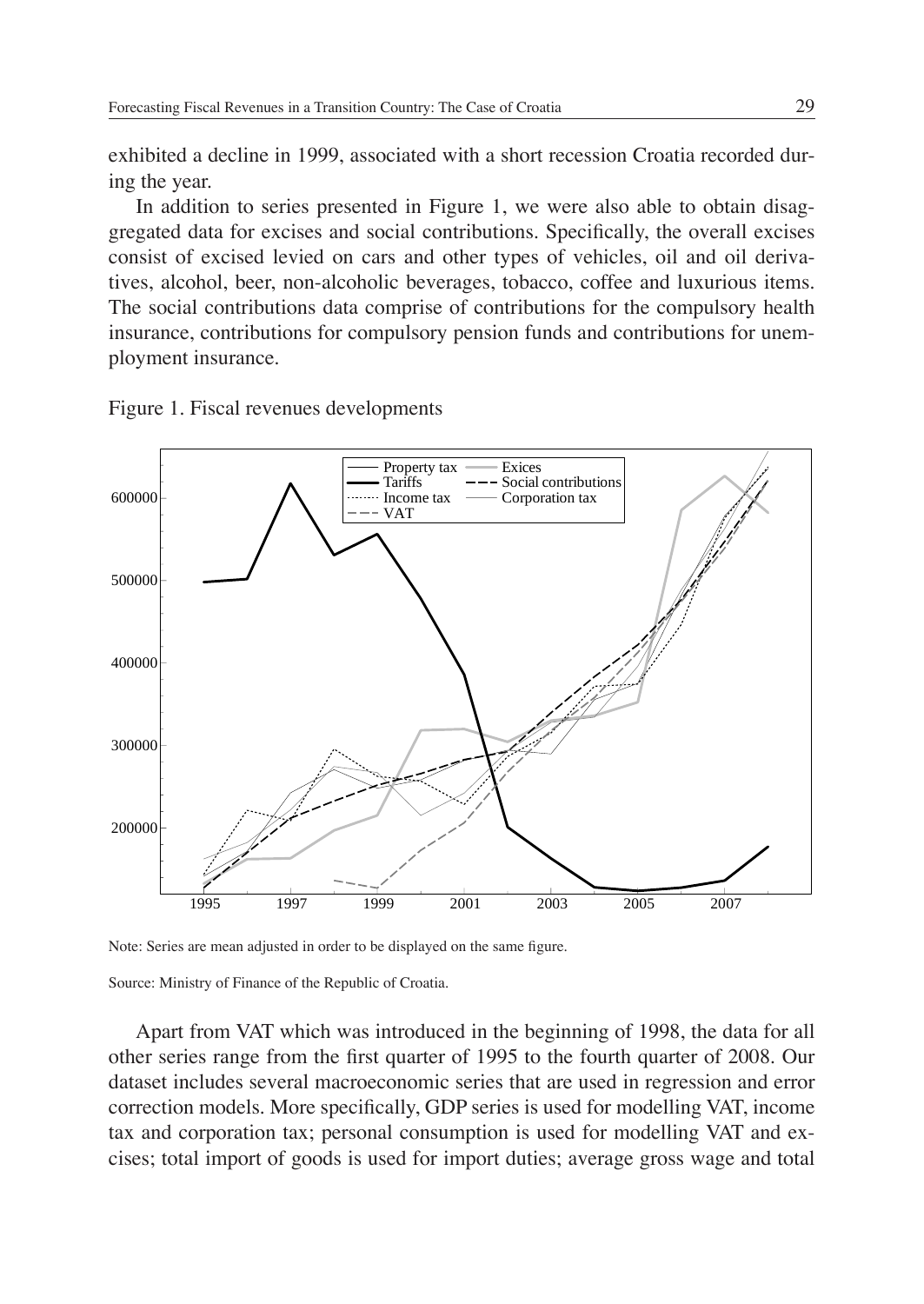wage bill are used for the income tax and social contributions, while housing loans series is used for the property tax. All series were available with quarterly frequency or monthly, which was transformed into quarterly by the authors. The data source for the fiscal series is the Ministry of Finance of the Republic of Croatia. Data source for housing loans is Croatian National Bank, while the source for all other non-fiscal series is Central Bureau of Statistics. Series are not seasonally adjusted, but instead seasonal dummies are used in all models in order to control for seasonal oscillations.

#### *Models Used for Forecasting*

Following the methods most frequently applied in the literature, we consider in our empirical exercise linear trend model, random walk model, ARIMA, regression or error correction model. It is worth noting that besides seasonal dummies, in most of the cases dummies for various types of structural breaks were also included in most models. The breaks are mostly controlling for the changes introduced into Croatian tax system over the years. $3$ 

Linear trend model and random walk model are estimated for seven aggregated revenues series and also for components of excises and social contribution. ARIMA model, regression and error correction model were not estimated for components of excises and social contribution either due to the lack of reliable proxies for tax bases of the components or due to unsatisfactory diagnostic tests. The forecasts of excises and social contribution components obtained from trend model and random walk model are aggregated in order to verify whether aggregating the forecasts increases their accuracy. The data transformation was used in order to obtain the best possible fit and diagnostic tests of the different methods applied. The linear trend model was estimated using original quarterly series in levels, while the random walk model was applied to the annualized data in first differences.

ARIMA model (i.e. Box-Jenkins procedure) was applied on fiscal series in annual growth rates, due to the fact that previously performed ADF unit root test indicated annual growth rates series are stationary. All revenue sources, except property tax, contain only AR component. VAT, income tax and excises are AR(2), while corporation tax, social contributions and import duties are  $AR(1)$ . Property tax is  $MA(1)$ . All models satisfy diagnostic tests, i.e. their residuals are white noise.

Regression is applied on log-differenced quarterly series in case when a fiscal revenue variable and its macroeconomic base are not cointegrated. Due to the fact that there is no prior experience in forecasting fiscal variables in Croatia, whenever

<sup>&</sup>lt;sup>3</sup> Detailed description of the structural break dummies, as well as unit root tests, cointegration tests and estimation results for all models used for forecasting can be obtained upon the request from the authors.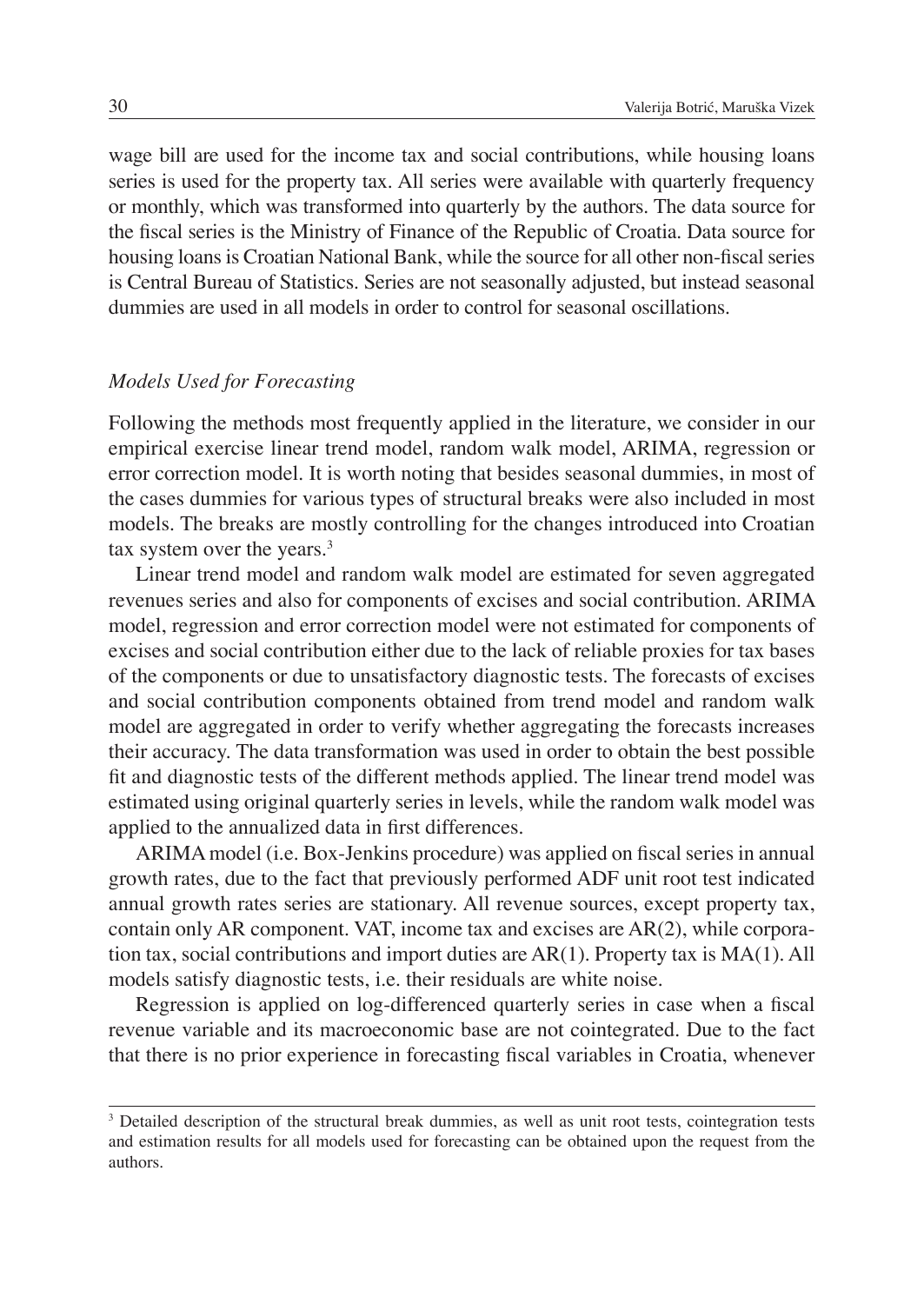the data sources permitted, several macroeconomic variables were used as possible tax bases. However, the data limitations restricted the choice of macroeconomic variables to GDP, personal consumption, total imports of goods (corrected for the EU share in order to capture the effect of trade liberalization), average gross wage, total wage bill and housing loans.

Since in two models for VAT (one that uses GDP as a tax base and another that employs personal consumption for the same purpose), property tax model and in a model for import duties which uses total imports of goods as a base performed tests did not provide evidence of cointegration, these four models are estimated as a bivariate regression model. In all other cases a cointegrating vector is found, which in turn enabled specification and estimation of an error correction model.

Whenever the data availability permitted, models were estimated using full dataset ranging from  $1q1995$  to  $4q2006$ . In cases when the fiscal variable was not available at the beginning of period (for instance VAT, which was introduced in 1998) or when the data for macroeconomic base was not available, the estimation period was shortened, but all the estimates were estimated for a period up to 2006. The estimates are then used in order to calculate one- and two-year ahead forecast of fiscal revenues. The results are presented in the next section.

#### *Forecasting results*

In order to obtain one and two years ahead forecasts of fiscal revenues (years 2007) and 2008), we use the forecasts of macroeconomic variables prepared by the Ministry of Finance that were available at the end of 2006. Since our regression and error correction models are estimated using quarterly data and the Ministry of Finance forecasts only annual data, we have assumed that even though the Ministry does not have perfect foresight regarding the annual data, they are able to perfectly predict the quarterly dynamics. In other words, our assumption of the quarterly dynamics is based on the official data published in the meantime. For the variables the Ministry of Finance does not publish forecasts (housing loans, average gross wage, total wage bill), we have used the official statistics data.

Prior to forecasting, all models were pre-tested for the usual sets of misspecification errors (normality, heteroscedasticity, serial correlation, stability, etc.). During the testing, some models were discarded. Only those models that gave satisfactory results in the testing procedures are included in the forecasting exercise. In order to compare the forecasting accuracy of models, we calculate two relative measures of forecasting accuracy: Thiels U and mean absolute percent error (MAPE), which compare the forecasts to the actual values of fiscal revenues. For social contributions and excises, the components forecasts are aggregated in order to verify whether aggregating the forecasts increases their accuracy. The measures are displayed in Table 1.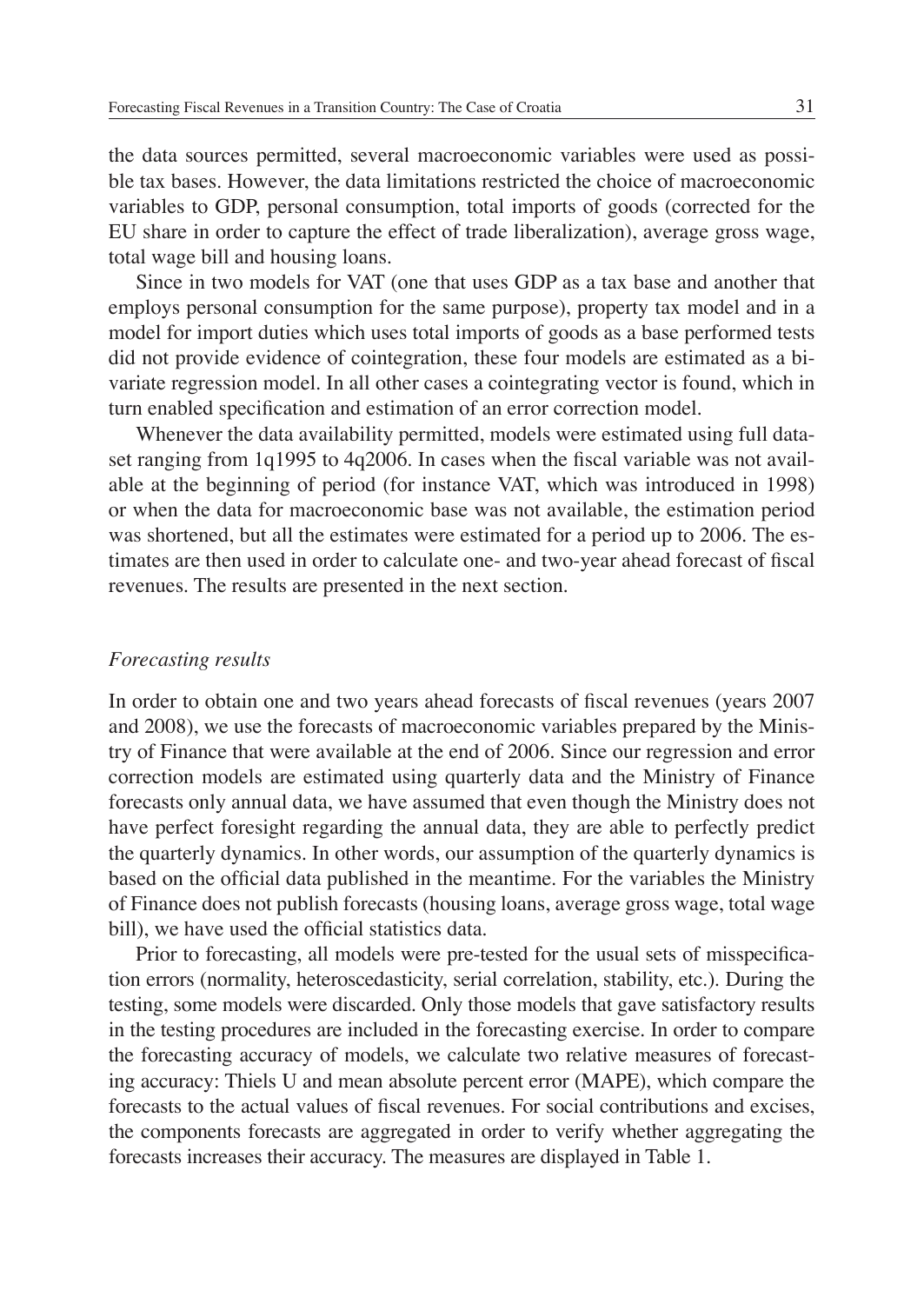| Fiscal revenue       | Econometric method                 | One year ahead<br>(2007) |                | Two years ahead<br>(2008) |                |
|----------------------|------------------------------------|--------------------------|----------------|---------------------------|----------------|
|                      |                                    | <b>MAPE</b>              | <b>THIEL U</b> | <b>MAPE</b>               | <b>THIEL U</b> |
| <b>VAT</b>           | Trend model                        | 4.333                    | 0.023          | 8.950                     | 0.049          |
|                      | RW model                           | 1.111                    | 0.006          | 0.097                     | 0.000          |
|                      | <b>ARIMA</b>                       | 58.285                   | 0.259          | 34.999                    | 0.170          |
|                      | Regression (personal consumption)  | 15.749                   | 0.085          | 17.744                    | 0.097          |
|                      | Regression (GDP)                   | 14.006                   | 0.001          | 15.359                    | 0.083          |
| Income tax           | Trend model                        | 19.296                   | 0.075          | 22.700                    | 0.135          |
|                      | RW model                           | 12.438                   | 0.066          | 15.741                    | 0.085          |
|                      | <b>ARIMA</b>                       | 9.020                    | 0.050          | 239.111                   | 0.394          |
|                      | EC model (total wage bill)         | 15.843                   | 0.086          | 37.985                    | 0.234          |
|                      | EC model (GDP)                     | 32.691                   | 0.195          | 49.501                    | 0.329          |
| Corporation tax      | Trend model                        | 18.341                   | 0.174          | 27.933                    | 0.198          |
|                      | RW model                           | 5.812                    | 0.030          | 15.307                    | 0.083          |
|                      | <b>ARIMA</b>                       | 25.715                   | 0.112          | 16.882                    | 0.102          |
|                      | EC model (GDP)                     | 57.907                   | 0.407          | 98.915                    | 0.978          |
|                      | Trend model                        | 24.132                   | 0.147          | 27.055                    | 0.169          |
| Property tax         | RW model                           | 12.126                   | 0.065          | 15.196                    | 0.082          |
|                      | ARIMA                              | 6.371                    | 0.035          | 87.275                    | 0.258          |
|                      | Regression (housing loans)         | 4.431                    | 0.022          | 13.084                    | 0.061          |
| Social contributions | Trend model                        | 9.804                    | 0.053          | 14.353                    | 0.078          |
|                      | RW model                           | 4.952                    | 0.025          | 9.597                     | 0.050          |
|                      | <b>ARIMA</b>                       | 23.099                   | 0.133          | 26.787                    | 0.155          |
|                      | EC model (average gross wage)      | 4.369                    | 0.022          | 9.544                     | 0.050          |
|                      | EC model (total wage bill)         | 2.689                    | 0.014          | 6.613                     | 0.034          |
| Social contributions | Trend model                        | 9.169                    | 0.049          | 13.445                    | 0.072          |
| - aggregation        | RW model                           | 4.954                    | 0.025          | 9.488                     | 0.050          |
| Import duties        | Trend model                        | 21.403                   | 0.125          | 38.843                    | 0.250          |
|                      | RW model                           | 14.590                   | 0.079          | 37.477                    | 0.231          |
|                      | <b>ARIMA</b>                       | 229.599                  | 0.934          | 132.217                   | 1.000          |
|                      | Regression (total import of goods) | 13.643                   | 0.073          | 35.059                    | 0.213          |
| Excises              | Trend model                        | 3.327                    | 0.022          | 3.850                     | 0.025          |
|                      | RW model                           | 1.436                    | 0.007          | 9.500                     | 0.045          |
|                      | ARIMA                              | 101.276                  | 0.315          | 374.770                   | 0.956          |
|                      | EC model (personal consumption)    | 2.491                    | 0.013          | 9.491                     | 0.045          |
| Excises -            | Trend model                        | 3.742                    | 0.026          | 4.332                     | 0.026          |
| aggregation          | RW model                           | 1.264                    | 0.006          | 12.730                    | 0.060          |

Table 1. Relative measures of forecasting accuracy of the models

Source: calculation of the authors.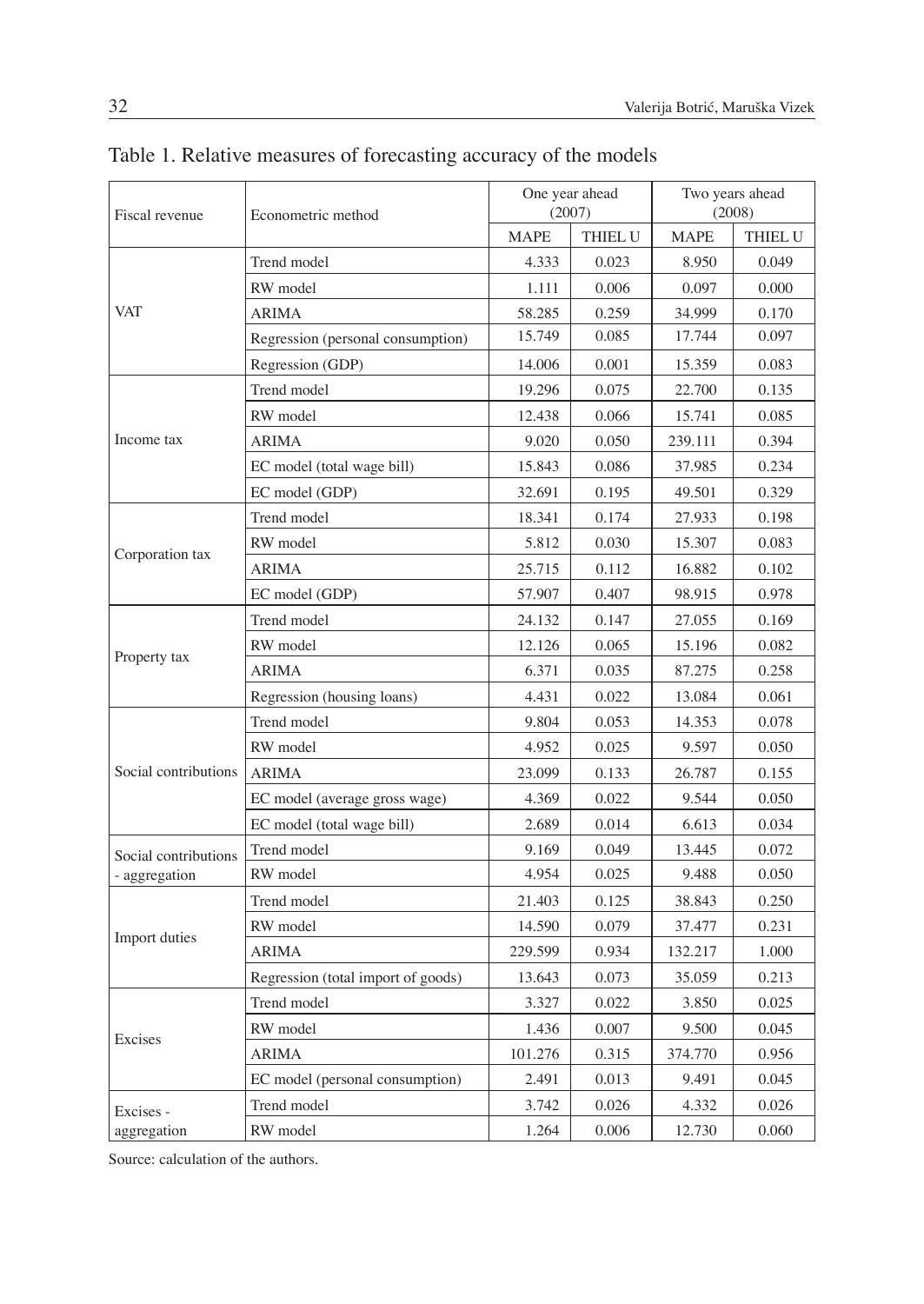When analyzing the measures, one can notice that in general each revenue has its own preferable forecasting method. The data in the table show that random walk model on average performs much better than linear trend model and ARIMA. In case of income tax and property tax, the forecasting performance of the random walk model improves as the forecasting horizon changes from one to two years ahead.

The successfulness of random walk model can in part be explained if one takes a closer look at Figure 1. Namely, almost all revenues except excises exhibit rather steady growth rates in last couple of years including two years for which the forecasts are generated (2007 and 2008) and the last year taken into the estimation sample (2006). Thus it makes perfect sense that random walk forecasts are performing well. However one must note that if forecasting period contains a turning point in economic activity (i.e. effects of global economic crises) the results might be very different. Therefore, a battery of different methods is more useful in any forecasting exercise than relying on previous period dynamics or just one method.

Aggregating the forecasts on average does not increase forecasting accuracy. In case of aggregated social contribution forecasts, forecasting accuracy actually decreases slightly when compared to non-aggregated forecasts. Forecasting accuracy of one year ahead aggregated excises forecast is somewhat improved when compared to non-aggregated forecast of excises. However, since the improvement is almost negligible, one could conclude that the costs of producing an aggregated forecast are higher than the benefits. The fact that two years ahead non-aggregated forecast of excises is more accurate that its aggregated counterpart corroborates this conclusion.

We also compare model based forecasts to official forecasts of seven types of fiscal revenues prepared by the Ministry of Finance (2006) in year 2006 for the 2007-2009 period in order to establish whether formal forecasting methods can outperform judgmental methods used by the Ministry. It has to be noted that relative poor performance of error correction and regression models when compared to Ministry's judgment forecast is mostly related to the fact that Ministry's macroeconomic variables forecasts (which were used in order to obtain forecasted values of fiscal revenues) were significantly misaligned. For example, the Ministry projected for the year 2007 nominal GDP growth of 7.9 percent, when it actually was 9.7 percent. The Ministry forecasted the same growth in 2008, while it actually was 8.9 percent.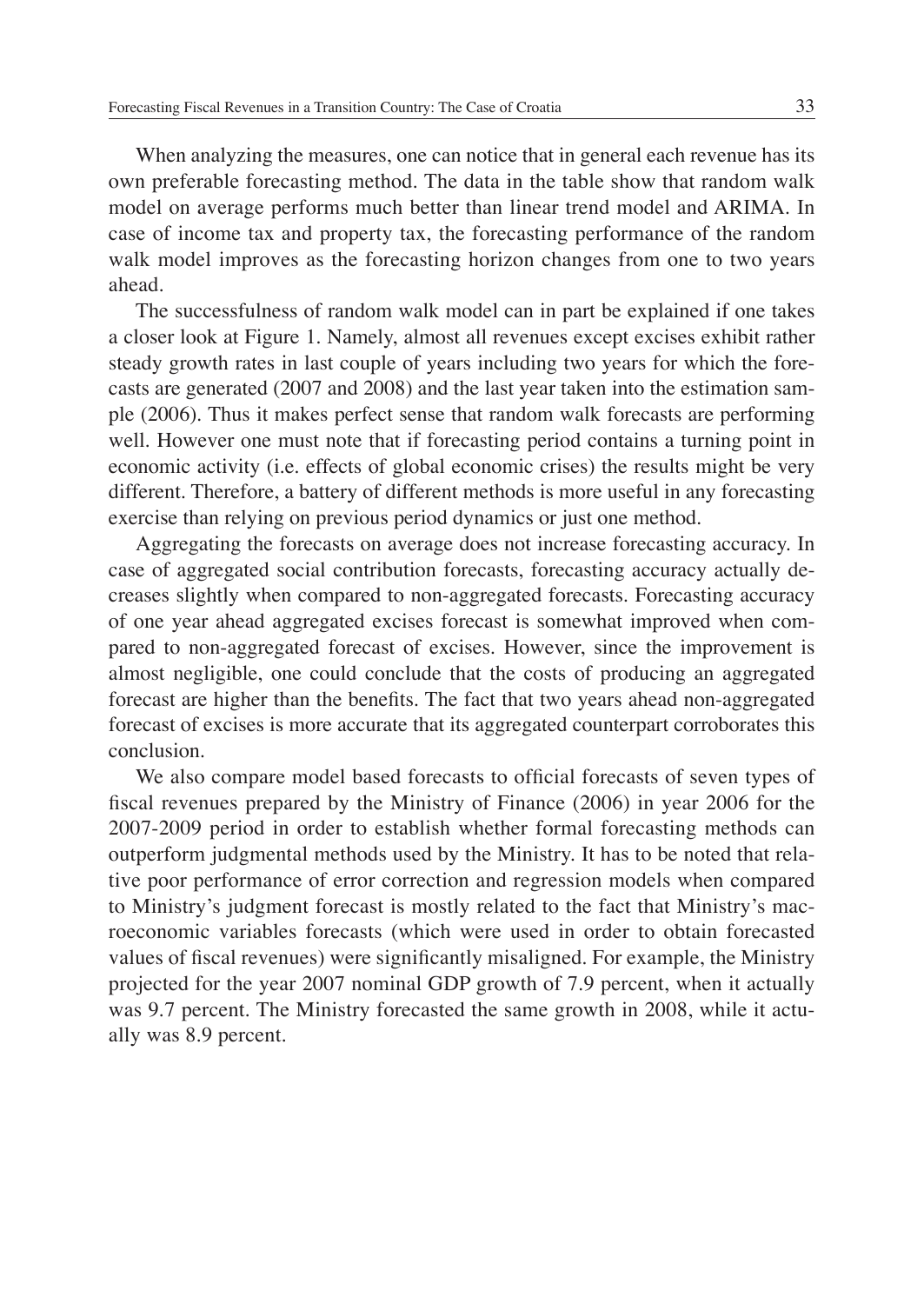| Fiscal revenue       | Econometric method                 | Relative to budget outturn data |       |                     |       |
|----------------------|------------------------------------|---------------------------------|-------|---------------------|-------|
|                      |                                    | Econometric methods             |       | Ministry of Finance |       |
|                      |                                    | 2007                            | 2008  | 2007                | 2008  |
| <b>VAT</b>           | Trend model                        | 97.0                            | 93.8  | 98.9                | 96.5  |
|                      | RW model                           | 101.1                           | 99.9  |                     |       |
|                      | <b>ARIMA</b>                       | 99.9                            | 99.3  |                     |       |
|                      | Regression (personal consumption)  | 84.3                            | 84.6  |                     |       |
|                      | Regression (GDP)                   | 86.0                            | 97.3  |                     |       |
|                      | Trend model                        | 80.3                            | 76.9  | 72.8                | 72.7  |
|                      | RW model                           | 87.6                            | 84.3  |                     |       |
| Income tax           | <b>ARIMA</b>                       | 99.2                            | 107.7 |                     |       |
|                      | EC model (total wage bill)         | 84.2                            | 62.0  |                     |       |
|                      | EC model (GDP)                     | 67.3                            | 50.5  |                     |       |
|                      | Trend model                        | 77.4                            | 70.1  | 78.7                | 70.9  |
| Corporation tax      | RW model                           | 94.2                            | 84.7  |                     |       |
|                      | <b>ARIMA</b>                       | 70.1                            | 69.6  |                     |       |
|                      | EC model (GDP)                     | 42.1                            | 1.1   |                     |       |
| Property tax         | Trend model                        | 75.3                            | 72.2  | 80.5                | 79.1  |
|                      | RW model                           | 87.9                            | 84.8  |                     |       |
|                      | <b>ARIMA</b>                       | 99.0                            | 104.0 |                     |       |
|                      | Regression (housing loans)         | 104.4                           | 113.1 |                     |       |
| Social contributions | Trend model                        | 90.2                            | 85.6  | 96.6                | 94.9  |
|                      | RW model                           | 95.0                            | 90.4  |                     |       |
|                      | <b>ARIMA</b>                       | 97.9                            | 95.7  |                     |       |
|                      | EC model (average gross wage)      | 95.6                            | 90.5  |                     |       |
|                      | EC model (total wage bill)         | 97.3                            | 93.4  |                     |       |
| Social contributions | Trend model                        | 90.8                            | 86.5  |                     |       |
| - aggregation        | RW model                           | 95.0                            | 90.5  |                     |       |
| Import duties        | Trend model                        | 79.5                            | 61.3  | 93.3                | 78.9  |
|                      | RW model                           | 85.4                            | 62.5  |                     |       |
|                      | <b>ARIMA</b>                       | 93.8                            | 76.9  |                     |       |
|                      | Regression (total import of goods) | 86.4                            | 64.9  |                     |       |
| Excises              | Trend model                        | 97.8                            | 99.9  | 99.3                | 109.7 |
|                      | RW model                           | 98.6                            | 109.5 |                     |       |
|                      | <b>ARIMA</b>                       | 102.9                           | 118.2 |                     |       |
|                      | EC model (personal consumption)    | 97.7                            | 109.8 |                     |       |
| Excises -            | Trend model                        | 96.5                            | 98.5  |                     |       |
| aggregation          | RW model                           | 101.3                           | 112.7 |                     |       |

### Table 2. Comparison of model based forecasts to official forecasts of fiscal revenues

Source: calculation of the authors.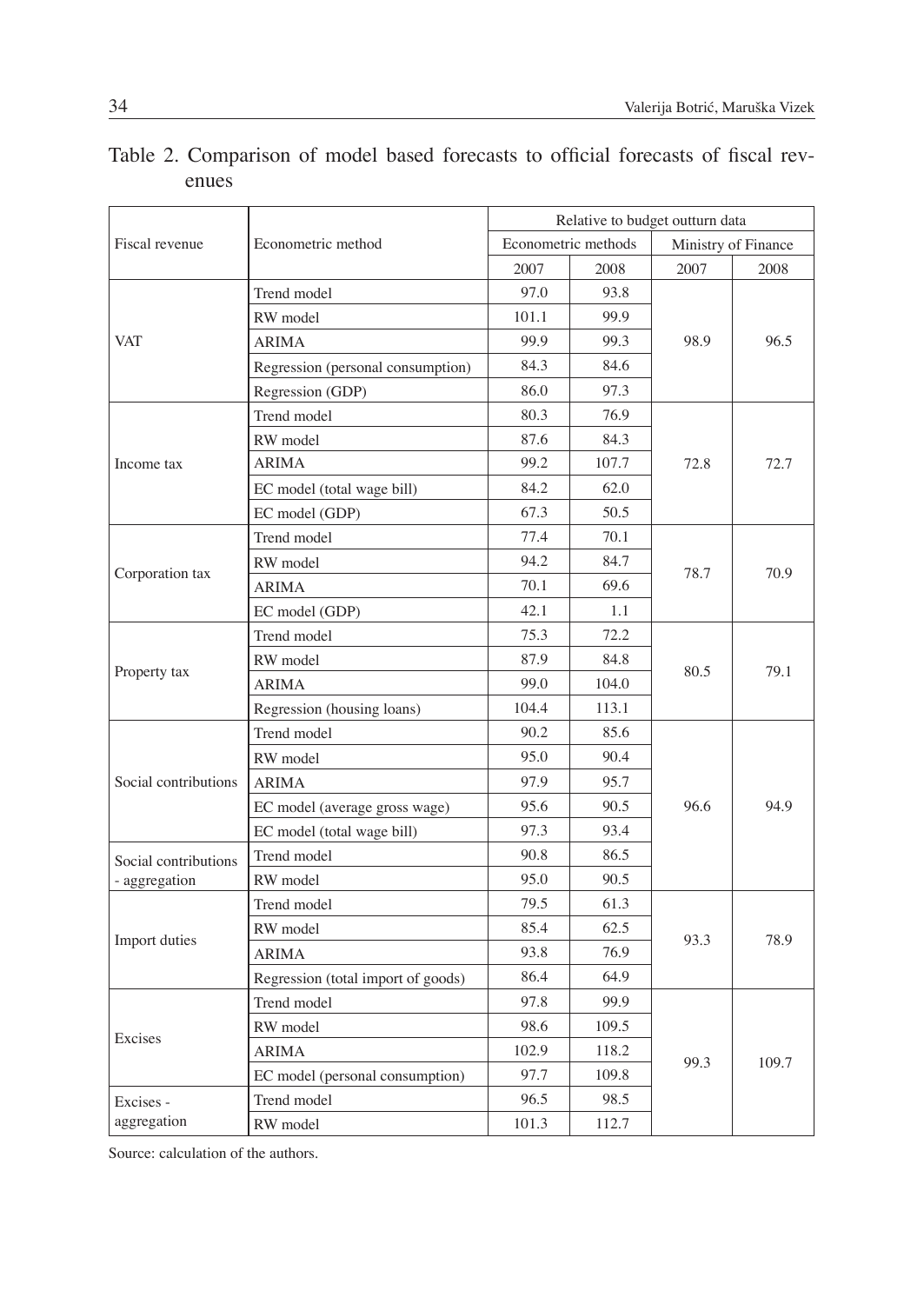What one can conclude after analyzing Table 2 is that the Ministry of Finance would benefit from adopting a more formal approach to fiscal forecasting. For some fiscal revenues, like income tax, almost all model based forecasts perform better than the official forecasts. Random walk forecasts outperform official forecasts of VAT, income tax, corporation tax and property tax. Linear trend model is more accurate when compared to official forecast in case of income tax and excises. We can therefore conclude that if the Ministry were to adopt just relatively simple econometric methods for forecasting, the accuracy of their forecast would have increased. However, as indicated by the results displayed in Table 2, incorporating ARIMA model into the forecasting practice of the Ministry, in cases of income tax, property tax and social contributions and regression (error correction) model in case of property tax would further increase the accuracy of official forecast.

When it comes to regression and error correction model, although the estimated models fi tted the data rather well, the success of their application in forecasting depends also on the success in forecasting macroeconomic variables that are used as tax base variables. Since the Ministry of Finance does not use an overall macroeconomic model, the link between the macroeconomic variables and fiscal revenues variables in current forecasting practice is missing. The judgment methods used for macroeconomic forecasting on the one side and the judgment methods used for fiscal revenues forecasting on the other do not seem to be consistent in current forecasting practice in Croatia.

#### **Concluding remarks**

Forecasting fiscal variables is as much a political as it is an economic issue. This observation seems particularly relevant for transition economy, where the democratic process behind budget preparation is still elusive. It is also highly relevant for EU accession country, as the demands for transparency increases in most government actions and the requirements for coordination in specific government activities grow with the level of integration.

The aim of this paper was to show that transition countries can benefit from adopting a more formal practice of fiscal forecasting. In case of Croatia, there is a clear indication that problems encountered with the quality of available data and the presence of structural breaks should not prevent official forecasters from engaging in some kind of econometric modeling with the aim of preparing fiscal revenues forecasts. In other words, time series methods demonstrate the ability to produce relatively accurate forecasts in a challenging environment.

Although the choice of the time series method is subjected to academic debate and it also depends in many cases on ratio of costs and benefits of the overall forecasting process (for the Government officials the cost benefit ratio might seem prohibitively high), we show that even rather simple econometric methods such as random walk model or